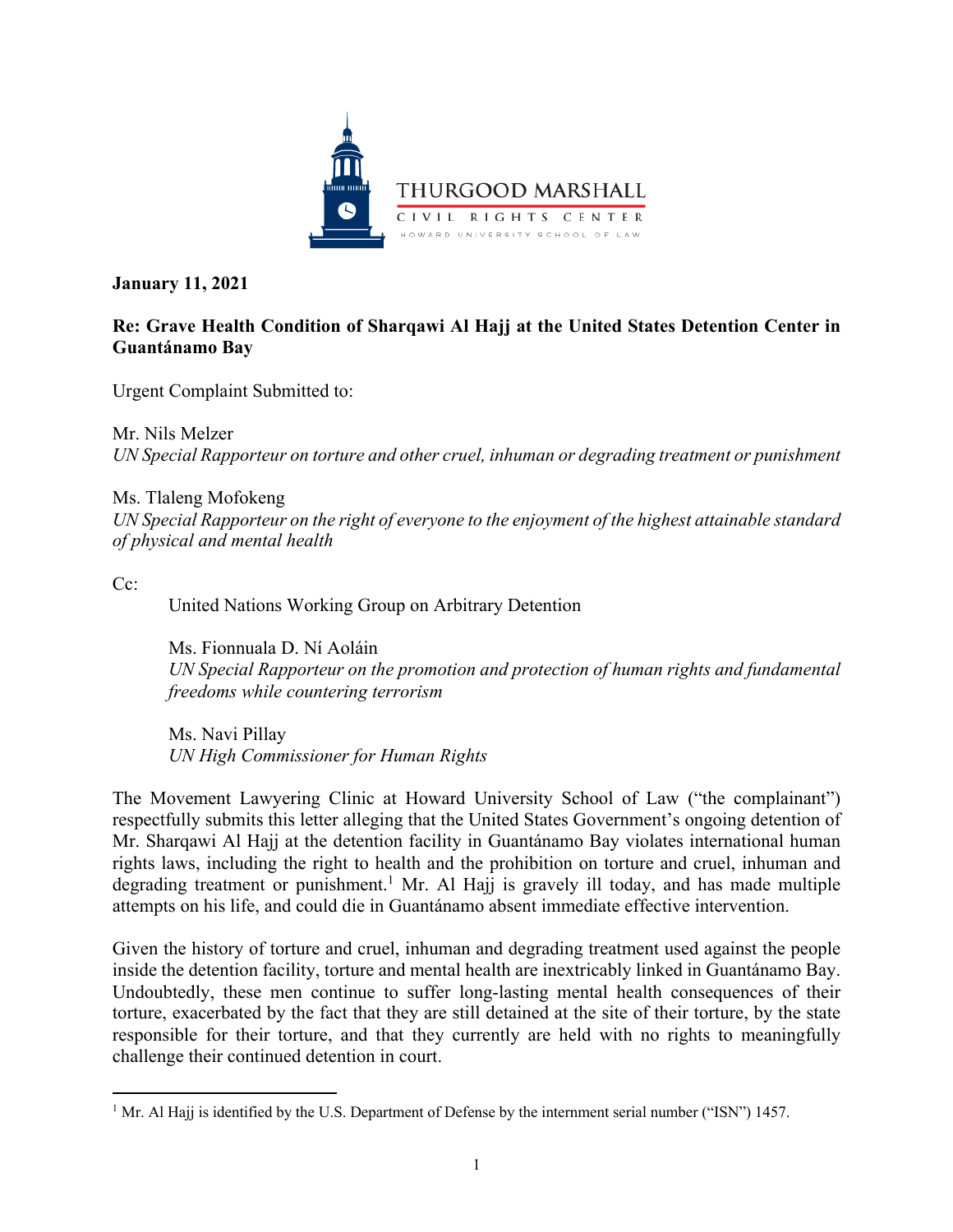Ultimately, the nature of the detention facility in Guantánamo Bay makes it impossible for Mr. Al Hajj to receive the medical treatment he most desperately needs and is entitled to under international law. For this reason, complainant respectfully requests that the Special Rapporteurs declare that the continued detention of Mr. Al Hajj in Guantánamo Bay violates international law, specifically guarantees of the right to health and the right to be free from torture and cruel, inhuman and degrading treatment.

Additionally, complainant respectfully requests that the Special Rapporteurs urge the government of the United States to:

- **1. Release and safely repatriate or resettle Mr. Sharqawi Al Hajj;**
- **2. Close Guantánamo Bay and end indefinite detention;**
- **3. In the interim, allow all detainees who suffer from serious medical issues meaningful access to effective treatment by outside independent medical providers;**
- **4. Allow detainees, their lawyers, and consulting outside independent medical providers full access to detainees' medical records in the control of the U.S. government; and**
- **5. Allow the Special Rapporteurs full access to the Guantánamo Bay detention facility and unfettered access to detainees.**

### **I. Factual Background**

### i. **Capture & Torture**

Mr. Sharqawi Al Hajj is a 47 year-old Yemeni citizen held without charge in the U.S. detention facility in Guantánamo Bay.<sup>2</sup> Many of the details of Mr. Al Hajj's detention are unknown, as the U.S. government refuses to reveal key details of its detention and interrogation program. Thus, the full scope of what has befallen Mr. Al Hajj while in U.S. custody is purposefully shrouded by the U.S. government.

Based on the unredacted versions of U.S. Senate Select Committee on Intelligence's *Committee Study of the CIA's Detention and Interrogation Program ("Senate Torture Report"),* reports compiled by civil society organizations based on public information (such as flight data and interviews with survivors), and cleared-for-public-release court filings in Mr. Al Hajj's habeas case, complainant has pieced together an incomplete version of events that detail how the U.S. government rendered and tortured, and has continued to detain Mr. Al Hajj since early 2002.

In February 2002, Pakistani intelligence captured Mr. Al Hajj in Karachi, Pakistan.<sup>3</sup> He was transferred to the U.S. Central Intelligence Agency's ("CIA") custody shortly thereafter. In mid-February 2002, the CIA rendered him to Jordan.

<sup>2</sup> Al Hajj v. Trump, CENTER FOR CONSTITUTIONAL RIGHTS, https://ccrjustice.org/home/what-we-do/our-cases/alhajj-v-trump-0 (last updated Sept. 9, 2019).

<sup>3</sup> *Double Jeopardy CIA Renditions to Jordan*, HUMAN RIGHTS WATCH, 23, (Apr. 7, 2008) https://www.hrw.org/report/2008/04/07/double-jeopardy/cia-renditions-jordan (hereinafter "HRW Rendition Report") (Note: This source refers to Mr. Al Hajj as "Ali al-Hajj al-Sharqawi").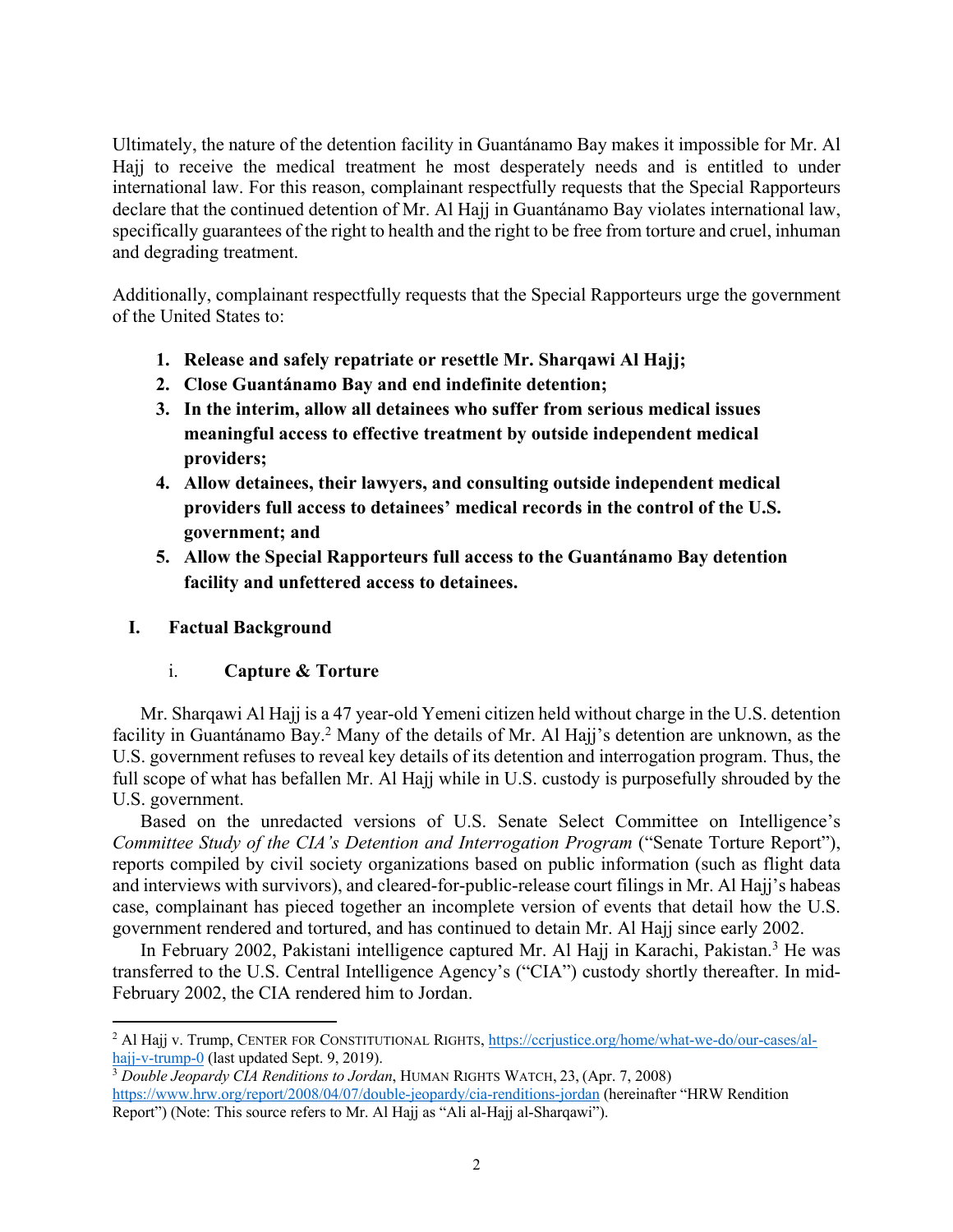The Jordanian General Intelligence Directorate ("GID") held Mr. Al Hajj for almost two years. During this time, GID interrogators beat and tortured Mr. Al Hajj, while asking him questions provided by Americans.4

He experienced *falaqa*, a torture method in which he was extensively beaten on the bottom of his feet.<sup>5</sup> GID interrogators would beat him then resume their interrogations.<sup>6</sup> If he did not offer any information, they threatened to electrocute him.7 The GID interrogated Mr. Al Hajj throughout the day and night and told him that they had the capacity to exact permanent mental and physical damage upon him.<sup>8</sup> When the International Committee of the Red Cross visited the GID facility, the GID hid him away from sight, placing him in the soldiers' lecture room at 4 A.M. and not returning him to his cell until the representatives left the facility.<sup>9</sup>

In a note smuggled out of GID detention in late 2002, Mr. Al Hajj revealed the GID interrogators "beat me in a way that does not know any limits."10 He elaborated, "they threatened me with electricity … with snakes and dogs …. [they said] we'll make you see death… They threatened to rape me."11 A former GID prisoner told Human Rights Watch that, although almost every detainee at GID was beaten with sticks, Mr. Al Hajj was beaten "much more" than him.<sup>12</sup>

On January 8, 2004, in the middle of the night, the GID handed Mr. Al Hajj back to U.S. custody.13 They covered his face with a black hood, cut off his clothes, and searched his anus. He was then carried like a sack and thrown into a plane.<sup>14</sup> Americans flew him from Jordan to Kabul, Afghanistan, where he stayed in a CIA proxy prison.15 At the CIA black site, he was kept in complete darkness and subjected to continuous loud music.16 After a month and a half at the black site, he was transferred to the U.S. military detention facility at Bagram Airbase in Afghanistan.<sup>17</sup>

In August 2004, he was transferred to Guantánamo Bay, Cuba where he remains indefinitely.<sup>18</sup> Out of the 40 detainees still being held at Guantánamo, 31, including Mr. Al Hajj, have never been charged with a crime. <sup>19</sup> Because he is gravely ill today, and still has no prospects for release, he could die in Guantánamo.

#### ii. **Detention in Guantánamo**

- 
- 
- 
- 
- 
- 
- 

<sup>&</sup>lt;sup>4</sup> Id. at 14, 23.<br>
<sup>5</sup> Id. at 2-3.<br>
<sup>7</sup> Id. at 3.<br>
<sup>7</sup> Id. at 3.<br>
<sup>9</sup> Id. at 16-17.<br>
<sup>10</sup>Id. at 16-17.<br>
<sup>11</sup> Id. at 24-25.<br>
<sup>14</sup> Id. at 24-25.<br>
<sup>14</sup> Id. at 24-25.<br>
<sup>14</sup> Id. at 25.<br>
<sup>14</sup> Id. at 25. OF TORTURE AND PHYSICIANS FOR HUMAN RIGHTS, 38, (June 26, 2019), https://phr.org/wp-

content/uploads/2019/06/2019-PHR-CVT-Guantanamo.pdf (hereinafter "CVT & PHR Guantánamo Medical Care Report").<br><sup>17</sup> HRW Rendition Report, at 25.<br><sup>18</sup> Mem. Op. at 2, *Al-Hajj v. Obama*, 800 F. Supp. 2d 19 (D.D.C. 2011) (Dkt. No. 1529 No. 1:09-cv-00745-RCL).

<sup>19</sup> CVT & PHR Guantánamo Medical Care Report, at 6.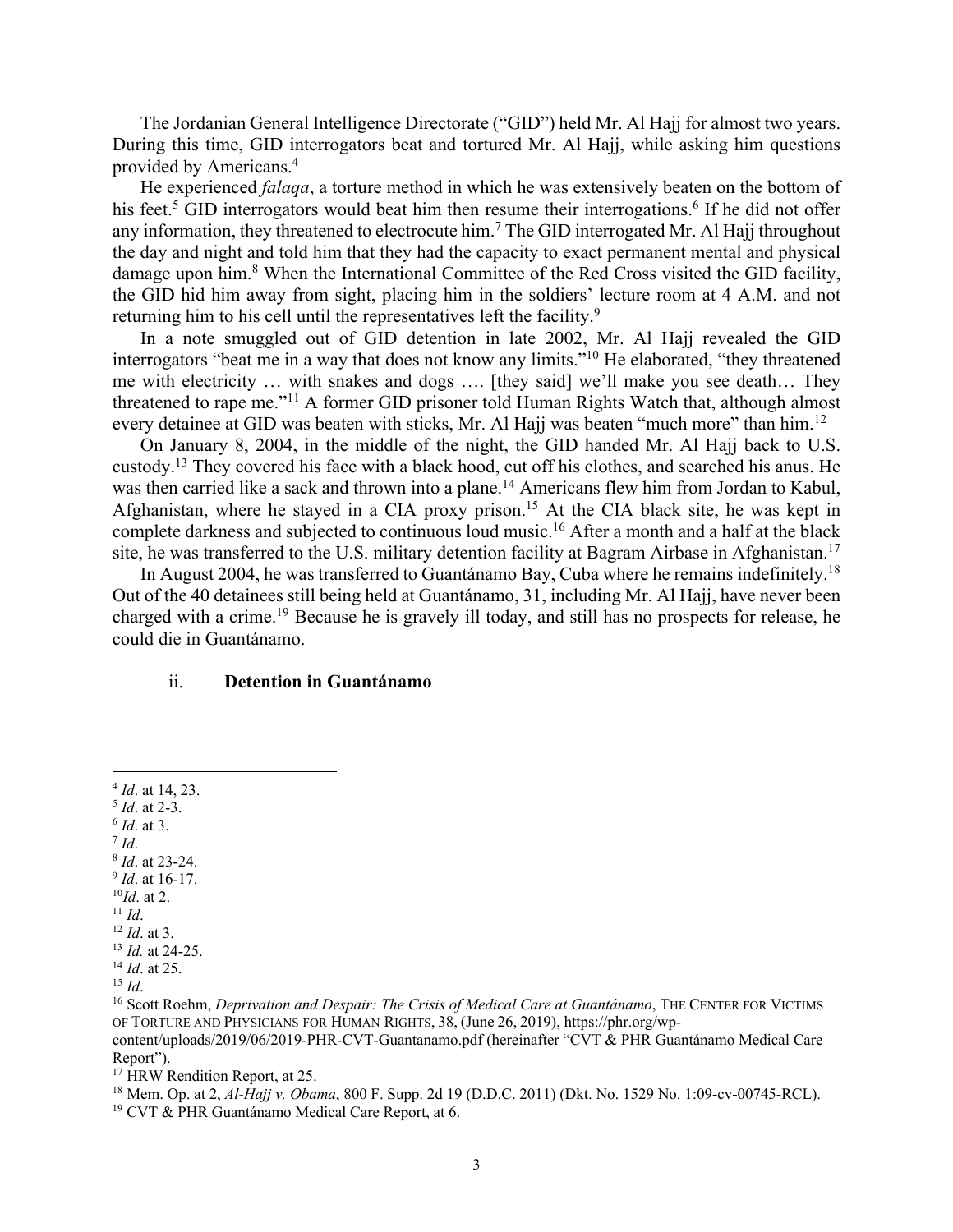The U.S. government has detained Mr. Al Hajj without charge in Guantánamo since August 2004.<sup>20</sup> Mr. Al Hajj has made several unsuccessful attempts to contest his detention in both administrative and judicial proceedings over the last sixteen years.<sup>21</sup> Mr. Al Hajj's physical and mental health have deteriorated severely over time, stemming from underlying health problems likely brought upon by the corporal and psychological torture inflicted upon him in U.S. custody, as well as the effects of prolonged indefinite detention.<sup>22</sup>

#### a. *Indefinite Detention*

The U.S. government bases its authority to detain prisoners at Guantánamo Bay without charge or trial on the grounds of the 2001 Authorization for Use of Military Force and the laws of war. The U.S. government maintains that detainees can be held for the duration of hostilities for security and military necessity, defining the hostilities as "the ongoing armed conflict with al-Qaida, the Taliban, and associated forces."23 All U.S. presidential administrations so far, from 2002 to the present, have maintained that hostilities against al-Qaida and associated forces are ongoing, a status which has led journalists and commentators to dub it the "forever war" and the detainees trapped in this legal limbo "forever prisoners."24 The United States claims that individuals may be detained if they are "part of" or provided "substantial support" to al-Qaida or the Taliban, or associated forces.<sup>25</sup> Such "support" has been interpreted by the government and sanctioned by the courts extremely broadly, to include conduct as tenuous as an individual's stay in a suspect guesthouse for two weeks.26

Following an executive review process by the United States in 2009, 48 out of 240 detainees were at the time "determined to be too dangerous to transfer but not feasible for prosecution," meaning that they would continue to be held indefinitely without charges.<sup>27</sup> In 2011, Executive Order 13567 established the Periodic Review Board ("PRB") process by which the United States may reassess whether Guantánamo detainees not charged or cleared for transfer should continue

<sup>20</sup> Mem. Op. at 2, 800 F. Supp. 2d 19 (D.D.C. 2011).

<sup>21</sup> Petitioner's Emergency Motion for an Independent Medical Evaluation and Medical Records at 2-3, *Al-Hajj v. Trump*, No. 1:09-cv-00745-RCL (D.D.C. Sept. 6, 2017) (hereinafter "2017 Motion for Independent Medical Evaluation").

<sup>&</sup>lt;sup>22</sup> CVT & PHR Guantánamo Medical Care Report, at 14 ("Health conditions are also worsened by the prolonged, indefinite detention of those confined at Guantánamo, a form of abuse that has been extensively documented to carry severe and long-lasting health consequences"); 2017 Motion for Independent Medical Evaluation, Ghannam Decl. ¶ 12.

<sup>23</sup> *Towards the Closure of Guantánamo*, Inter-Am. Comm'n H.R, OAS/Ser.L/V/II, Doc. 20/15, 41 (June 3, 2015) (hereinafter "IACHR Guantánamo Closure Report").

<sup>24</sup> *See* Carol Rosenberg, *New Guantánamo Intelligence Upends Old 'Worst of the Worst' Assumptions*, MIAMI HERALD (updated Oct. 9, 2016), https://www.miamiherald.com/news/nation-

world/world/americas/guantanamo/article105037571.html, P.J. Crowley, *Keeping Guantanamo Open Means Keeping Alive The 'Forever War'*, MSNBC (June 19, 2013), https://www.msnbc.com/msnbc/keeping-guantanamoopen-means-keeping-alive-t-msna60941.

<sup>&</sup>lt;sup>25</sup> IACHR Guantánamo Closure Report, at 44.<br><sup>26</sup> *Ali v. Obama*, 736 F.3d 542, 545-46 (D.C. Cir. 2013) (finding that a Guantánamo detainee's presence in a guesthouse, his English lessons at the guesthouse, and presence of documents and equipment associated with terrorist activity together provided sufficient grounds to support detainee's continued detention as an enemy combatant).

<sup>&</sup>lt;sup>27</sup> Guantanamo Review Task Force, *Final Report*, ii (Jan. 22, 2010), http://www.justice.gov/ag/guantanamo-reviewfinal-report.pdf.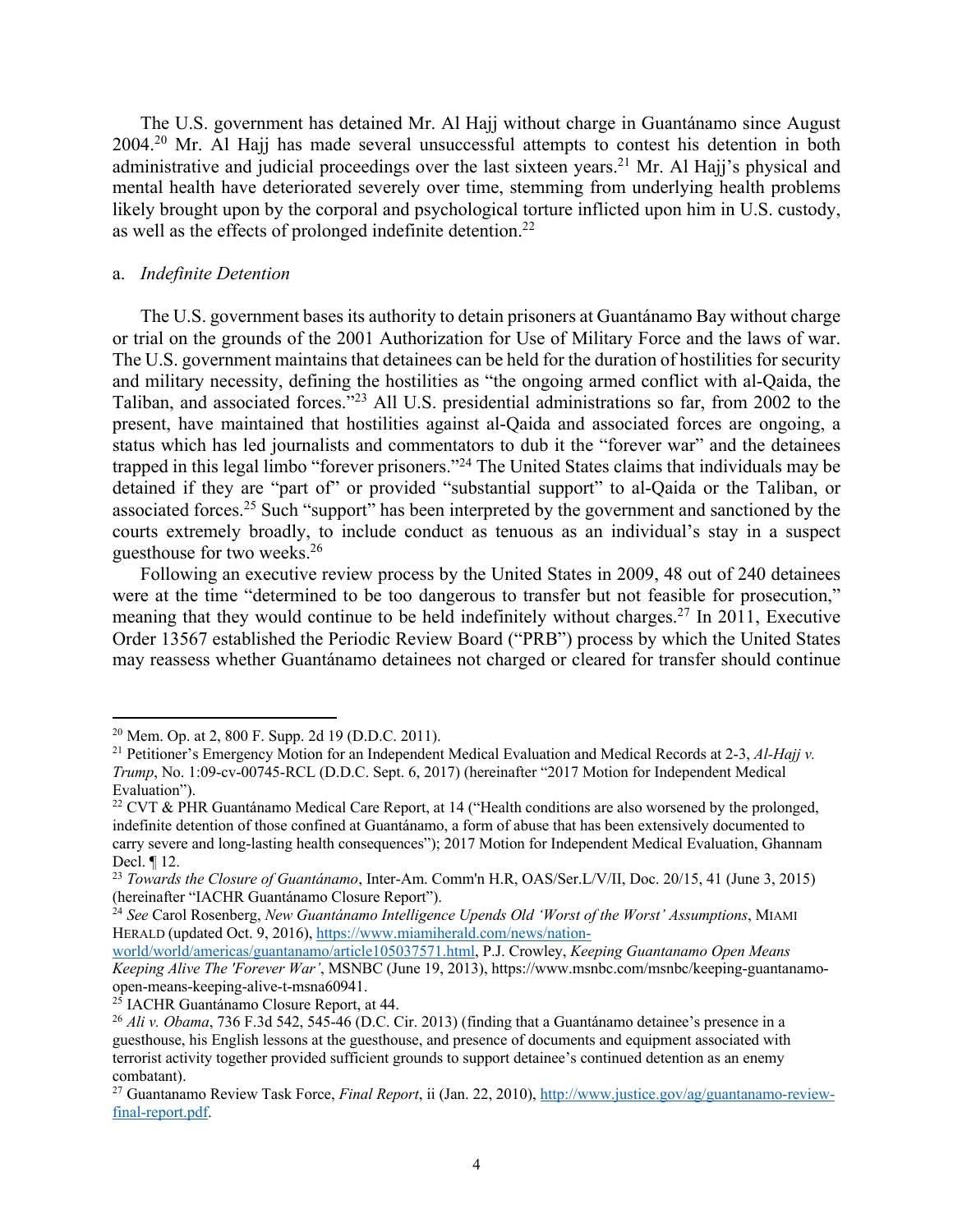to be held in detention, which includes considerations such as detainees' mental and physical health.28

During Mr. Al Hajj's most recent file review on August 13, 2020, the PRB determined that "a significant question is not raised as to whether the detainee's continued detention is warranted," despite having documented information from his counsel about the serious deterioration of his health, including a suicide attempt, discussed more *infra*. <sup>29</sup> Mr. Al Hajj's next full review by the board has not yet been scheduled. Even if Mr. Al Hajj were to be cleared for transfer by the PRB, the evidence so far suggests it would not result in timely release. Five detainees currently in Guantánamo Bay were cleared for transfer by the government years ago, during the Obama administration.<sup>30</sup> An additional detainee was cleared for release in December 2020, the first time the PRB cleared a detainee in the Trump presidency.<sup>31</sup> All are still awaiting transfer.<sup>32</sup>

#### b. *Medical Situation, including Suicide Attempts*

Mr. Al Hajj has long suffered from chronic symptoms including acute weakness and fatigue, recurring jaundice, severe abdominal pain, and painful urination.<sup>33</sup> He was diagnosed with Hepatitis B in the 1990s, prior to his detention at Guantánamo, and since arriving has been diagnosed with Gilbert's Syndrome, a liver disorder resulting in jaundice. <sup>34</sup> However, Dr. Jess Ghannam, an independent physician who consulted with Mr. Al Hajj's counsel about his health, stated in an expert opinion submitted in court that, "this unconfirmed diagnosis does not explain the totality of [his] symptoms," and instead attributed them to what he called "'Guantánamo Syndrome' where individuals subjected to severe torture in Pakistan, Afghanistan, and Jordan develop a wide range of significant medical and psychiatric symptoms and conditions that are debilitating and disabling."35 Furthermore, Dr. Robert Cohen, another independent physician who served as an expert in Mr. Al Hajj's habeas case, suggested that Mr. Al Hajj's symptoms may be a sign of liver damage resulting from a chronic Hepatitis B infection, which may lead to liver failure, liver cancer, end stage liver disease, massive gastrointestinal bleeding, anemia, bleeding disorders, cirrhosis, and death. <sup>36</sup>

In 2017, Mr. Al Hajj participated in a hunger strike due to his "deepening despair over [his] chronic health issues and his indefinite detention."37 His hunger strike aggravated his already poor health. In July 2017, he stopped drinking Ensure or being tube-fed, then lost consciousness and was taken to the hospital because his blood sugar dropped to a dangerous level.<sup>38</sup> Mr. Al Hajj's

<sup>28</sup> IACHR Guantánamo Closure Report, at 104.

<sup>29</sup> Periodic Review Board, *File Review – Sharqawi Abdu Ali al-Hajj, (YM-1457)*, (Aug. 13, 2020), https://www.prs.mil/Portals/60/Documents/ISN1457/File%20Review%207/200813\_U\_FOUO\_ISN1457\_MFR%20r e%20Seventh%20File%20Review\_UPR.pdf.

<sup>30</sup> *See* Carol Rosenberg, *5 Were Cleared to Leave Guantánamo. Then Trump Was Elected*, N.Y. Times (Oct. 9, 2020), https://www.nytimes.com/2020/10/09/us/politics/guantanamo-prisoners-trump.html.

<sup>31</sup> *See* Sacha Pfeiffer, *U.S. Clears For Release Longtime Guantánamo Inmate Never Charged With A Crime*, NPR (Dec. 11, 2020), https://www.npr.org/2020/12/11/945565473/u-s-clears-for-release-long-time-guantanamo-inmatenever-charged-with-a-crime.

 $32$  *Id.* 

<sup>33</sup> 2017 Motion for Independent Medical Evaluation, Kebriaei Decl. ¶ 5.

<sup>34</sup> *Id. See also*, 2017 Emergency Motion for Independent Medical Evaluation, Cohen Decl. ¶ 5.

<sup>35</sup> 2017 Emergency Motion for Independent Medical Evaluation, Ghannam Decl. ¶¶ 10, 12.

<sup>36</sup> 2017 Emergency Motion for Independent Medical Evaluation, Cohen Decl. ¶¶ 6, 8-9.

<sup>37</sup> 2017 Emergency Motion for Independent Medical Evaluation, Kebriaei Decl. ¶ 3.

<sup>38</sup> *Id*. at ¶ 3.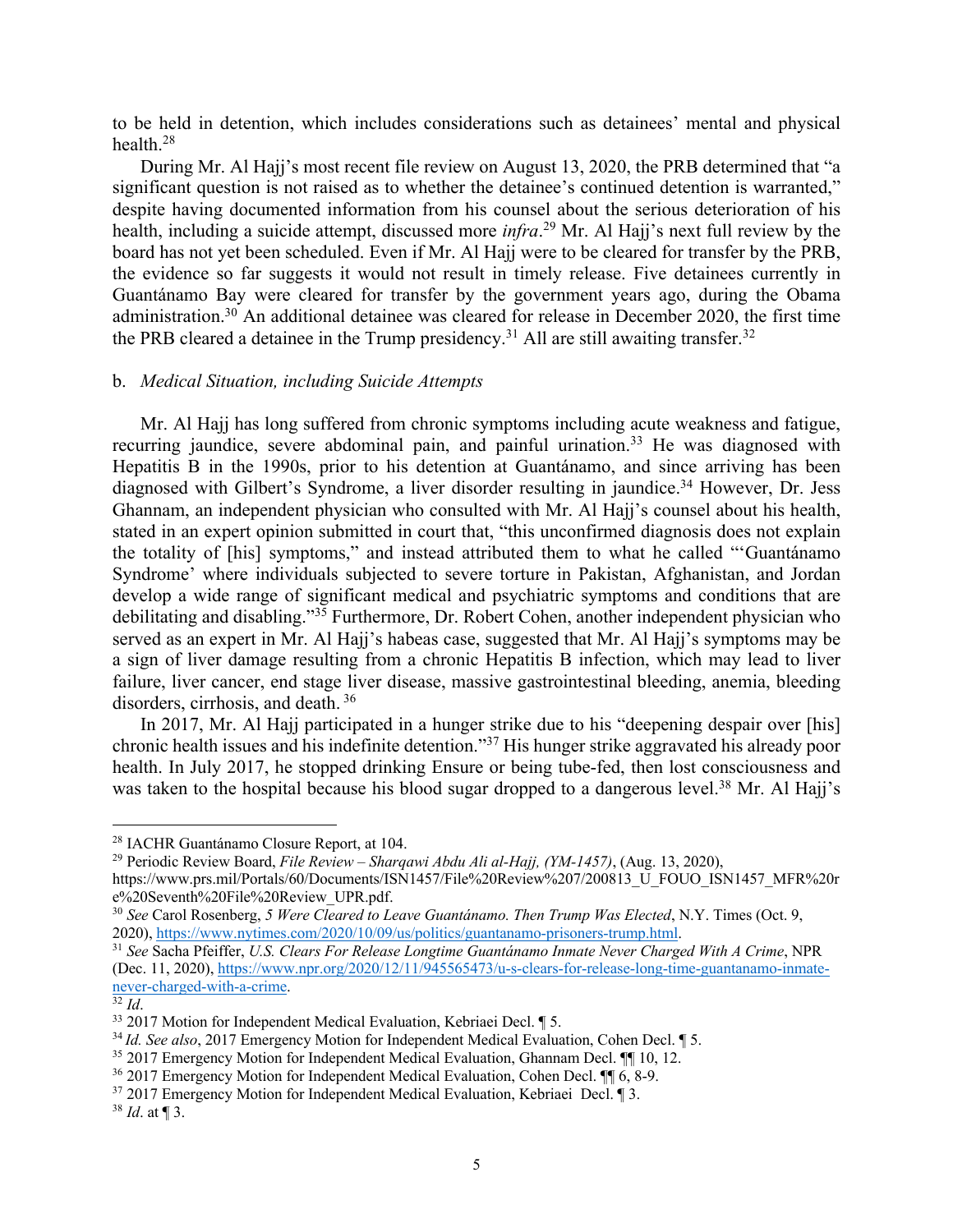counsel noted that during visits, he appeared "frail, gaunt, and had noticeable difficulty maintaining energy and concentration" to the point that counsel felt compelled to ask him multiple times if he was able to continue meeting. Mr. Al Hajj turned down multiple legal meetings and phone calls, finding it exhausting to be moved from his cell for legal appointments due to his poor health.<sup>39</sup> His counsel stated that their communications were often centered around his health concerns so that discussions about his legal circumstances were often pushed aside, impeding his "strong desire" to prepare further legal challenges to his detention.40

In August 2017, Mr. Al Hajj modified his hunger strike to include water, honey, and small solids so that he could take medication he needed to allow him to urinate, but was still unable to take his regimen of other prescribed medications, which numbered at least seven. At that time, he weighed approximately 104 pounds.<sup>41</sup> Both independent physicians consulted by Mr. Al Hajj's counsel warned of the imminence of his "total bodily collapse and medically irreparable harm" and of "deterioration of his condition [which] can cause death" without proper medical intervention.42 Mr. Al Hajj's counsel filed an Emergency Motion for an Independent Medical Evaluation and Medical Records to the U.S. District Court for the District of Columbia, concerned about "his precarious health condition and elevated risks of permanent harm."43

By 2018, Mr. Al Hajj's mental health continued to decline as he continued his hunger strikes, which also aggravated his deteriorating physical health. He spent his days sleeping in his cell, declining to go outside or classes, or to eat.<sup>44</sup> During a phone call with his counsel on September 26, 2018, Mr. Al Hajj stated that worsening prison conditions were "creating 'too much pressure' on him."45 He conveyed a desire to pursue his hunger strike to the point of hospitalization, regardless of the potential harm to his health, and expressed "not having 'any more patience' with his circumstances."<sup>46</sup> Mr. Al Hajj's counsel was alarmed by his statements, describing them as uncharacteristic and prompting her to move for a status conference to discuss her concerns relating to Mr. Al Hajj's health and to urge the court to rule upon Mr. Al Hajj's undecided Emergency Motion for an Independent Medical Evaluation and Medical Records.47

As Mr. Al Hajj's detention extended into 2019, he exhibited increasing mental distress. On a July 24, 2019 phone call with his counsel, he made a suicide threat.<sup>48</sup> Mr. Al Hajj informed his counsel that he had just been discharged from the hospital after being admitted for a 15-day hunger strike, the last two days of which he stopped drinking water.<sup>49</sup> By that point, he could not focus or see, his blood sugar had once again dropped to a dangerous level, and he had returned to a weight of 104 pounds.<sup>50</sup> Mr. Al Hajj then told his counsel, "Maybe I'm going to cut my nerves to make myself bleed. Maybe that's what I need to do."51 Later in the same call, he said, "I have to do

<sup>39</sup> *Id*. at ¶ 10.

<sup>40</sup> *Id*. at ¶¶ 10, 11.

<sup>&</sup>lt;sup>41</sup> *Id.* at  $\P$  8.

<sup>42</sup> 2017 Emergency Motion for Independent Medical Evaluation, Ghannam Decl. ¶ 12 and Cohen Decl. ¶ 9.

<sup>&</sup>lt;sup>43</sup> 2017 Emergency Motion for Independent Medical Evaluation at 2,

<sup>44</sup> Notice of Public Filing of Petitioner's Mot. For Status Conference ¶ 3, *Al-Hajj v. Trump*, No. 1:09-cv-00745-RCL (D.D.C. Nov. 7, 2018) (hereinafter "2018 Motion for Conference").

<sup>45</sup> *Id*.at ¶ 4. 46 *Id*.

<sup>47</sup> *Id*.

<sup>48</sup> Notice of Public Filing of Petitioner's Renewed Mot. For Status Conference, *Al-Hajj v. Trump*, No. 1:09-cv-00745-RCL (D.D.C. Aug. 22, 2019), Kebriaei Decl. ¶ 3 (hereinafter "Aug. 2019 Motion for Conference"). <sup>49</sup> *Id*. at ¶ 2.

<sup>50</sup> *Id*.

 $51$  *Id.* at ¶ 3.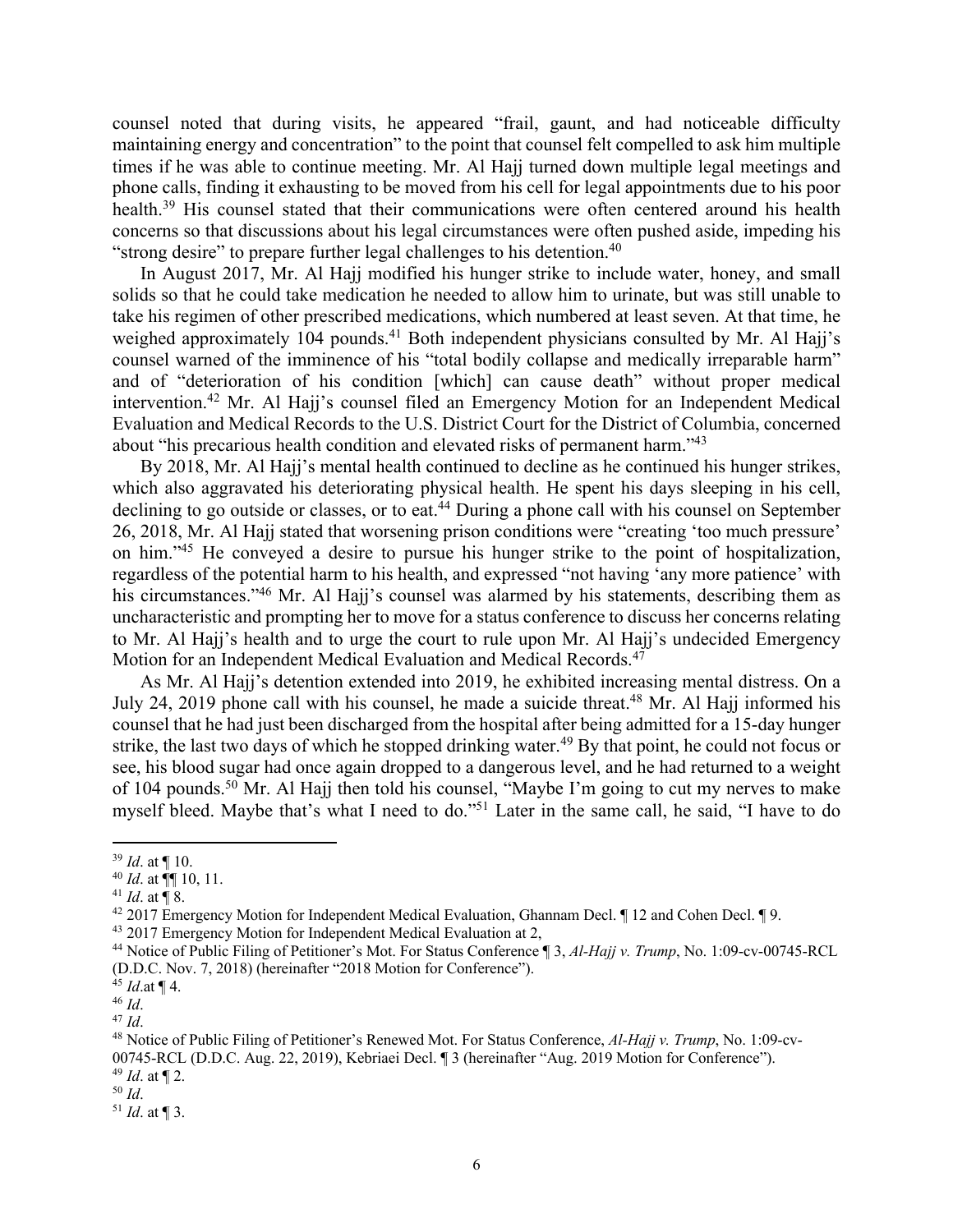something, try to kill myself. For how long can I be patient. I'm human."<sup>52</sup> He additionally stated, "I swear, I mean it. I was going to do it [hurt himself] this weekend."53

Mr. Al Hajj had not previously made statements about self-harm "with the same seriousness and specificity that he expressed during this call."<sup>54</sup> In fact, he had spoken in the past about his averseness to suicide due to his Islamic faith.<sup>55</sup> The sudden change in Mr. Al Hajj's outlook and the gravity of his statements was such that his counsel sent a letter that same day to Guantánamo officials warning them of the "risk that he may do imminent harm to himself."56 His counsel also filed a renewed motion for a status conference in court.<sup>57</sup> At the time of this renewed motion, the court still had not rendered a decision upon Mr. Al Hajj's Emergency Motion for an Independent Medical Evaluation and Medical Records, filed almost two years earlier.<sup>58</sup>

Mr. Al Hajj's mental and physical health reached a critical point a few weeks after his July 24, 2019 call to counsel when his suicide threat actualized as a suicide attempt.<sup>59</sup> During a call with his counsel on August 19, 2019, Mr. Al Hajj attested that in the weeks since their July 24, 2019 call, he had been moved to a Behavioral Health Unit where he was placed in solitary confinement and denied basic necessities such as a pillow, a decision that his doctor had advised against.<sup>60</sup> He embarked on a hunger strike without water once again, and had to be hospitalized after he began urinating blood two days into his strike.<sup>61</sup> Upon being discharged, "he was moved to a freezing cold cell and denied a warm blanket and warm clothes recommended by his doctors because of his frail condition," which incited him to stop drinking water again.<sup>62</sup> His doctor cautioned him that he was "getting worse and worse" and "soon [they] may not be able to control [his] health situation."<sup>63</sup>

As Mr. Al Hajj's counsel spoke to him on that August 19, 2019 call, Mr. Al Hajj told her that he had just cut his wrists using a piece of glass in an attempt to injure himself, telling her that he was bleeding "but [his] body doesn't have any liquid left" and expressing that he was "sorry for doing this but they treat [them] like animals" and that he was "not human in their eyes."<sup>64</sup> Dr. Kate Porterfield, a third independent physician consulted by Mr. Al Hajj's counsel, described his actions as "active planful suicidability" that "presented the highest level of risk."65 Dr. Jess Ghannam characterized Mr. Al Hajj as being "on the brink" and stated that he "easily could commit suicide."<sup>66</sup> A day short of two years since filing Mr. Al Hajj's Emergency Motion for an Independent Medical Evaluation and Medical Records, his counsel petitioned the court a third time

<sup>55</sup> *Id*.

<sup>66</sup> *Id*.

<sup>52</sup> *Id*.

<sup>53</sup> *Id*.

<sup>54</sup> *Id*.

<sup>56</sup> Aug. 2019 Renewed Motion, Letter to JTF-GTMO and JDG Commanders, dated July 24, 2019.

<sup>&</sup>lt;sup>57</sup> Aug. 2019 Renewed Motion, at 1.<br><sup>58</sup> *Id.* at 1-2.<br><sup>59</sup> Notice of Public Filing of Petitioner's Emergency Mot. for Status Conference at 1, *Al-Hajj v. Trump*, No. 1:09-cv-00745-RCL (D.D.C. Sept. 5, 2019) (hereinafter "Sept. 2019 Motion for Conference").

<sup>60</sup> *Id.* Kebriaei Decl. ¶ 3.

<sup>61</sup> *Id.*

<sup>62</sup> *Id.*

<sup>63</sup> *Id*. at ¶ 4.

<sup>64</sup> *Id*. at ¶¶ 5, 6, 7. <sup>65</sup> *Id*. at ¶ 8.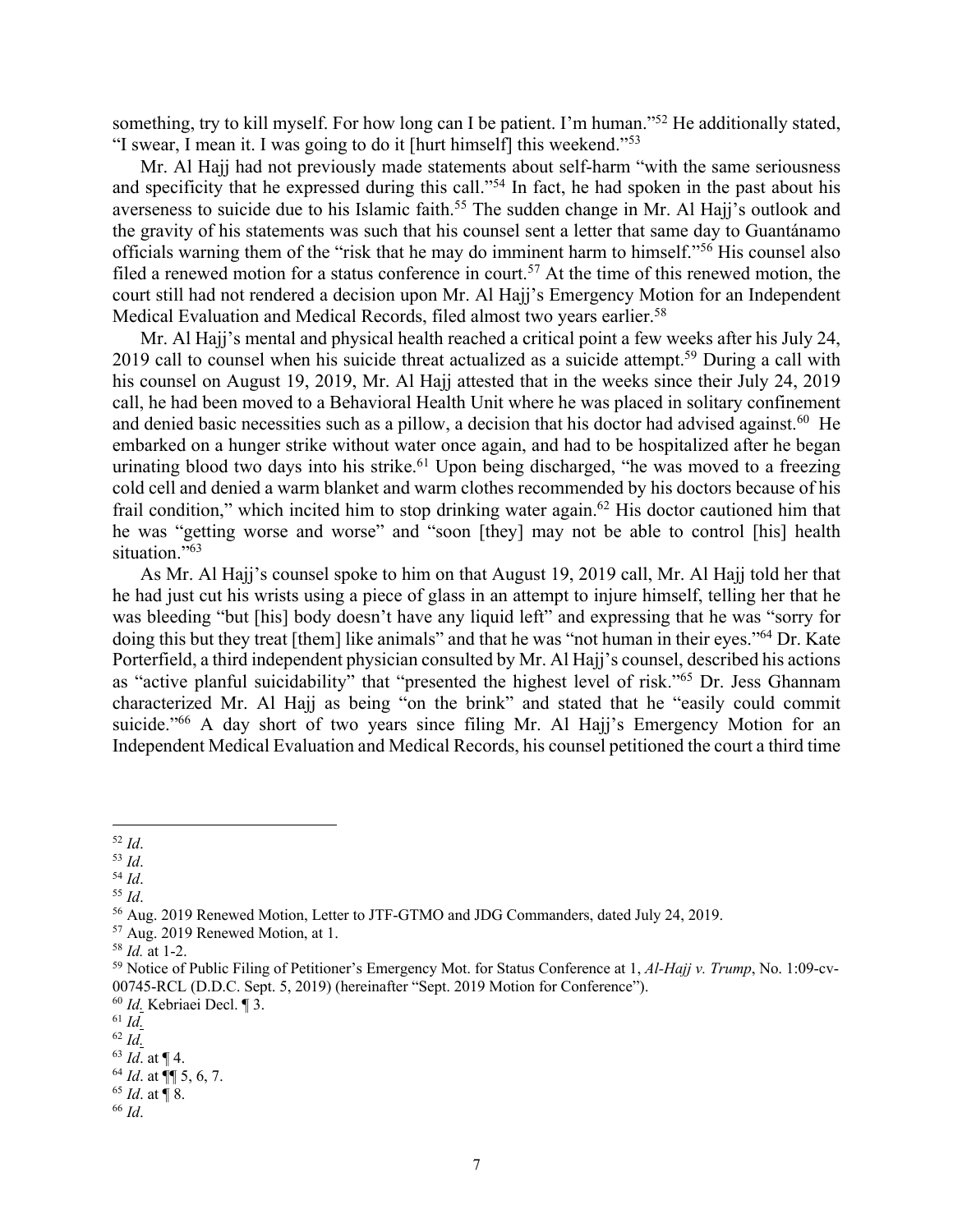for a status conference to address the dire state of his health and for a favorable ruling on the emergency motion in order to obtain suitable medical care for him.<sup>67</sup>

On September 10, 2019, U.S. District Court Judge Royce C. Lamberth denied Mr. Al Hajj's Emergency Motion for an Independent Medical Evaluation and Medical Records on the grounds that the medical care he was receiving in Guantánamo was adequate and that his right to judicial access was not impeded.68

#### c. *Inadequate Medical Care and Inability to Access Medical Documents*

Trust is the essential basis of a doctor-patient relationship.69 However, trust is difficult to establish when there is a revolving door of physicians employed by Guantánamo attending to Mr. Al Hajj's needs, as they are unable to advocate for him effectively with only a surface-level knowledge of his medical history, and he is understandably wary about their ability to provide effective care.<sup>70</sup> Given the historic complicity of medical professionals in Guantánamo Bay with egregious detainee abuse, the fact that medical professionals' recommendations are frequently ignored by those in control of the detention facility, and because detention authorities ultimately have veto power over many medical recommendations, any hope for Mr. Al Hajj receiving meaningful medical care is through an outside, independent provider.<sup>71</sup> Ultimately, however, release is required for Mr. Al Hajj to avoid irreparable harm or death; effective treatment, even by an outside provider, simply cannot be provided so long as he continues to be detained, given that his prolonged indefinite detention itself is part of the cause of his deteriorating mental and physical health, and that effective mental health treatment for the effects of his prior torture cannot be provided so long as he remains detained under the control of the state responsible for his torture.

Having no choice but to seek treatment from the physicians employed at Guantánamo removes control from the hands of detainees over their own bodies. This inability to retain bodily selfautonomy, which has been described by the Center for Victims of Torture as "the first casualty of torture," only further reinforces the intrusive, coercive, and restrictive nature of the detainees' imprisonment and torture. Detainees are unable to receive effective treatment if they do not have control over medical decisions such as who their physician is and how they will be treated.<sup>72</sup>

Safety is also an essential component of effective treatment. Because torture victims can suffer from altered neurological and hormonal functioning as a result of being held in captivity and brutalized, they are often "unable to achieve the subjective sense of safety and calm that healthy people take for granted due to the dysregulation of their nervous system under chronic threat."73 Thus, it is crucial to develop a safe environment for detainees to receive proper medical treatment, which is at odds with the reality that detainees must constantly face their torturers or representatives of the entities that tortured them when requesting care from Guantánamo.<sup>74</sup> Creating a safe environment is further hindered by the biases held by medical personnel prior to even encountering detainees. One psychiatric technician contended, "You heard all these things

*Al-Hajj v. Trump*, No 1:09-cv-00745-RCL (D.D.C. Jan. 30, 2018) (hereinafter "CVT Amicus Brief").

<sup>&</sup>lt;sup>67</sup> Sept. 2019 Motion for Conference, at 1-3.<br><sup>68</sup> Mem. Order at 4, *Al-Hajj v. Trump*, No. 1:09-cv-00745-RCL (D.D.C. Sept. 10, 2019).

<sup>69</sup> CVT & PHR Guantánamo Medical Care Report, at16.

<sup>70</sup> 2017 Motion for Independent Medical Evaluation, Cohen Decl. ¶ 10.

<sup>71</sup> *Id*; 2017 Motion for Independent Medical Evaluation, Ghannam Decl. ¶ 16.

<sup>&</sup>lt;sup>72</sup> Brief of Amicus Curiae Center for Victims of Torture in Support of Petitioner's Habeas Corpus Motion at 12-13,

<sup>73</sup> *Id*. at 13.

<sup>74</sup> *Id*.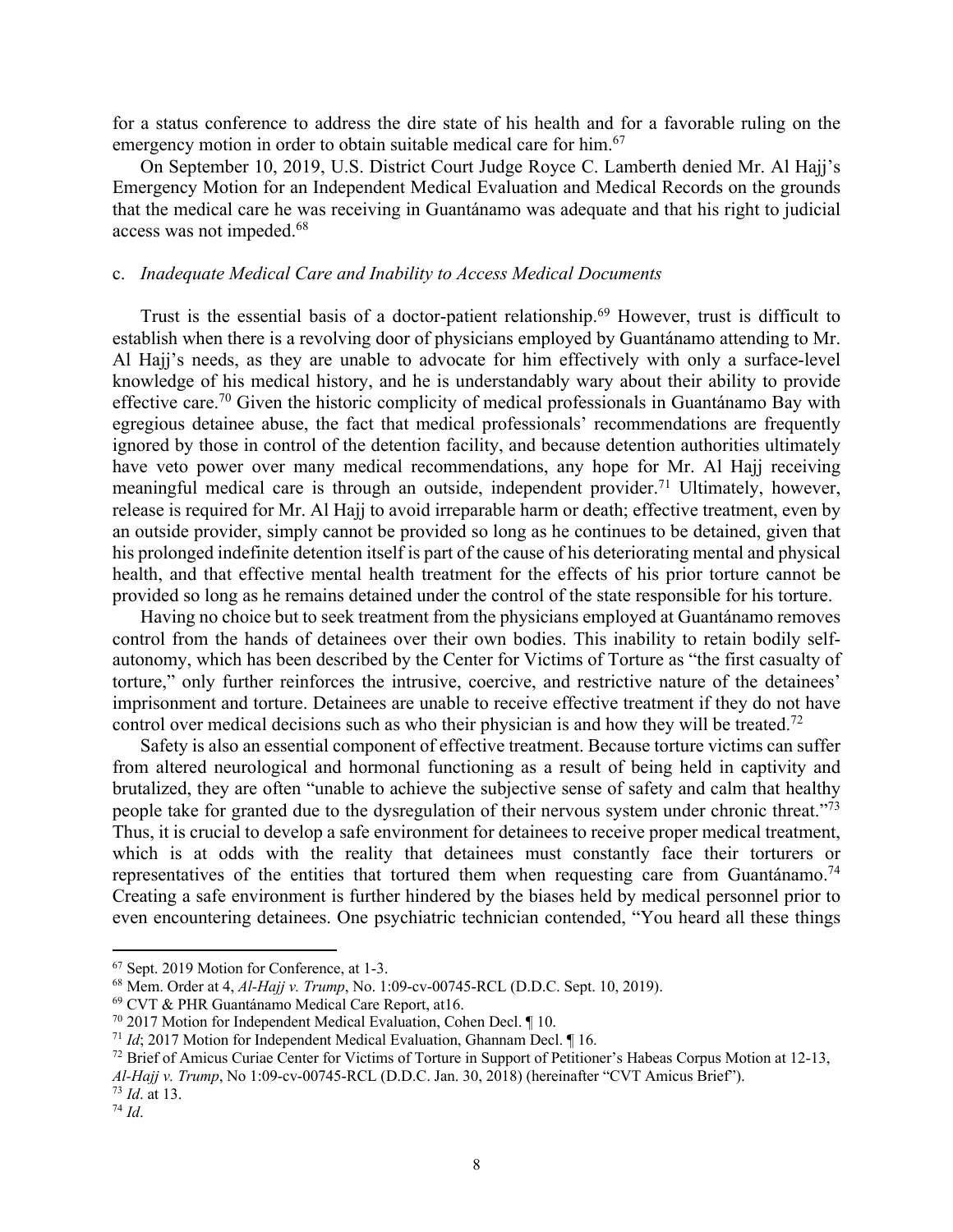about how terrible [detainees] are . . . I became extremely hateful and spiteful."75 Undoubtedly, these preconceived notions prevent detainees from receiving proper medical care.

Torture creates trauma in detainees that disrupts and destroys their trust of others, requiring corrective action and the creation of safe and stable conditions to restore those human relationships. Rebuilding these connections entails transparency, reliability, and accountability, and more specifically in the medical context, "regular, predictive access to one's treatment provider(s)."76 The lack of continuity of care poses significant barriers to this tenet of proper medical treatment, as Guantánamo medical staff are often placed in a rotation of three to nine months.77 In addition, as previously stated, a trusting doctor-patient relationship, vital for effective medical care, simply cannot be built by detainees with the physicians employed by Guantánamo, the very site of their imprisonment and torture.<sup>78</sup>

Medical records are frequently devoid of torture and trauma histories, which impede proper medical treatment because it prevents health care providers from accessing the full scope of detainees' medical needs.79 According to an Army psychiatrist previously stationed at Guantanamo, mental health providers have been instructed to not ask about a detainee's interrogation experiences and "to redirect the conversation" if a detainee brings up his prior treatment.80 Withholding of medical records adds further barriers to providing detainees with comprehensive, informed care because they are not allowed to access the entirety of their medical history. What's more, on the occasion that detainees are granted access to their medical records, the documents are often heavily classified to the extent that even medical providers at Guantánamo may not be able to review them without proper security clearance, or may not be able to meet alone with certain detainees. $81$  Conversely, military commission prosecutors may have access to detainee's medical records even when detainees or their counsel do not, which can dissuade detainees from seeking medical care out of fear that their records could adversely affect them in litigation.<sup>82</sup>

Mr. Al Hajj states that, "each [physician] deals with [detainees] as he sees fit."<sup>83</sup> The subjectiveness of their treatment is also complicated by the prison hierarchy, since treatment recommendations "can depend on approval by other prison camp officials."84 Security interests frequently trump medical advice and subjugate detainees' health concerns.<sup>85</sup> As characterized by Mr. Al Hajj, "doctors don't have the full right to treat [detainees]." <sup>86</sup> This reality was illustrated during his isolation and hospitalization around August 2019, when non-medical detention officials subjected him to freezing cell conditions and deprived him of basic necessities against the recommendations of his treating physicians.<sup>87</sup>

Mr. Al Hajj has stated that despite the severity and constancy of his symptoms, the physicians at Guantánamo tell him that "there is nothing wrong with [him]" and consequently, he does not

<sup>75</sup> *Id*. at 18. 76 *Id*. 77 *Id*. 78 *Id*.

<sup>79</sup> CVT & PHR Guantánamo Medical Care Report, at 20-21

<sup>80</sup> CVT Amicus Brief, at 20.<br>81 CVT & PHR Guantánamo Medical Care Report, at 22.<br>82 CVT & PHR Guantánamo Medical Care Report, at 27.

<sup>83</sup> 2017 Motion for Independent Medical Evaluation, Kebriaei Decl. ¶ 7.

<sup>&</sup>lt;sup>84</sup> *Id.* 85 CVT & PHR Guantánamo Medical Care Report, at 14.

<sup>86</sup> 2017 Motion for Independent Medical Evaluation, Kebriaei Decl. ¶ 7.

<sup>87</sup> *Id*. at ¶ 3.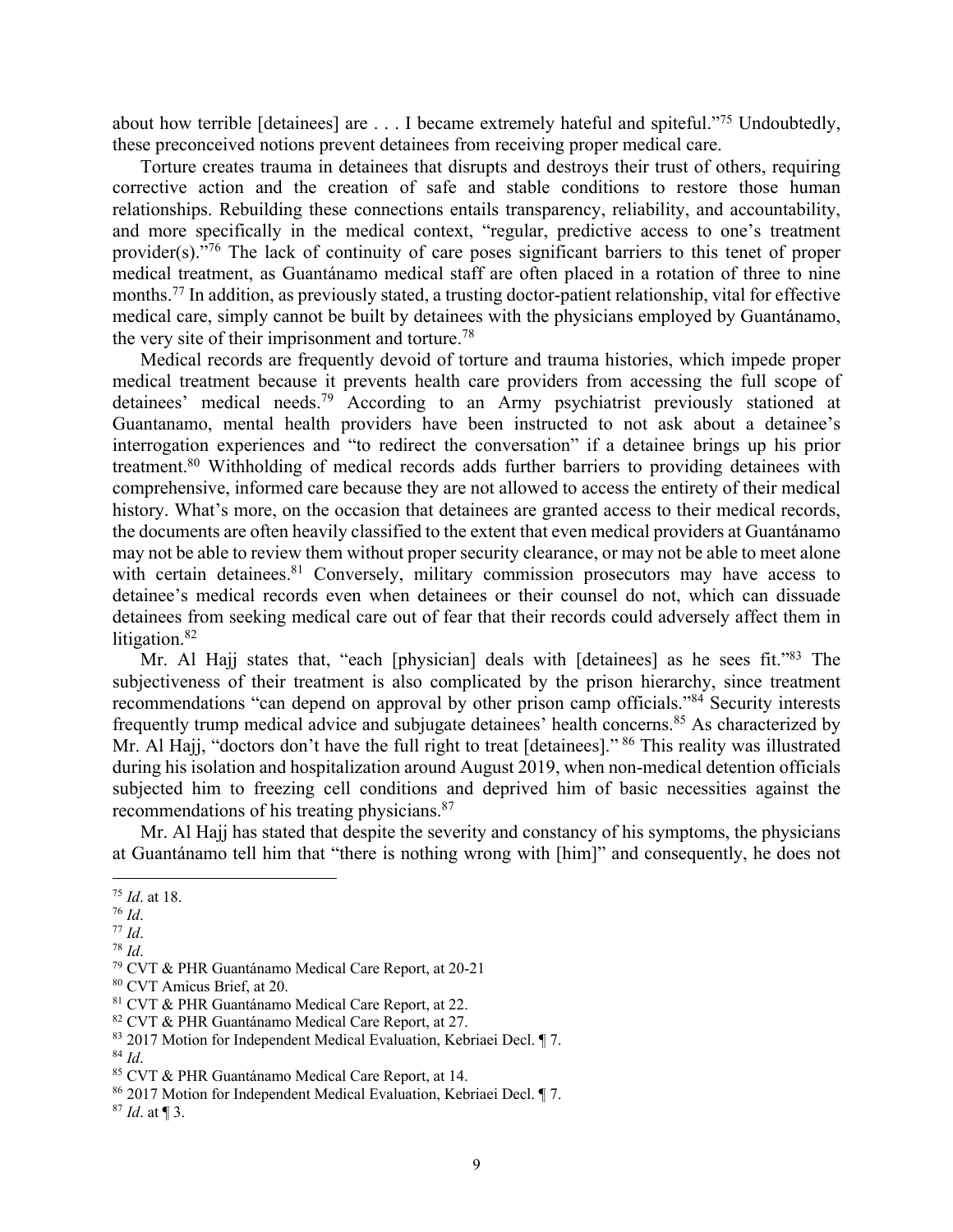request medical care "because they'll just say [he's] fine and give [him] vitamins."88 Mr. Al Hajj's inability to trust the only physicians that he has access to deters him from seeking the medical care that is crucial to his health. It is furthermore impossible for trust to be established between Mr. Al Hajj and the medical staff at Guantánamo because they are associated with his ongoing abuse and indefinite detention, and with his previous torture, denying Mr. Al Hajj this fundamental element of adequate medical care.<sup>89</sup> His distrust of medical officials and the limitations placed upon their recommendations by the prison hierarchy are echoed in the experiences of other Guantánamo detainees.<sup>90</sup>

Additionally, Congressional reports demonstrate how medical professionals at the detainee hospital were once complicit in the development and implementation of counterterrorism techniques specifically for use at Guantánamo in order to "break detainees."91 At times, access to medical care has depended on a detainee's cooperation with interrogators.<sup>92</sup> Mental health providers, including psychologists and psychiatrists, once aided in the design and implementation of torture techniques.<sup>93</sup> Even interpreters worked for both mental health teams and interrogators, enabling information to be shared about detainees that could later be used against them in interrogations. <sup>94</sup> For example, one detainee observed interrogators in possession of his medical records, which they used to exploit his chronic back pain by subjecting him to "prolonged, painful stress positions."95 Another detainee's declassified interrogation plans revealed that Department of Defense Behavioral Science Consultant Teams ("BSCT") used his psychological and social vulnerabilities to advise interrogators on how to break him down psychologically.<sup>96</sup> Furthermore, when the detainee experienced auditory hallucinations as a result of extreme sleep deprivation and other torture, a BSCT psychologist did nothing to mitigate the psychological harm that the detainee was experiencing.<sup>97</sup> Overall, the study revealed that medical providers at Guantánamo failed to inquire further into the causes of and document evidence of intentional harm, both physical and psychological.98

The medical facilities at Guantánamo are limited, creating problems such as the lack of certain basic diagnostic tests, the forced outsourcing of laboratory tests to facilities off the island, and the need to bring in specialists when medical staff are not trained in certain specialties which are "necessary to treat potentially complex emergencies and various chronic diseases."99 The inadequacy of these facilities prevents Mr. Al Hajj from accessing the laboratory tests, diagnostics tests, and treatments he desperately needs in order for his health to stabilize, at the very least.<sup>100</sup>

<sup>88</sup> *Id*. at ¶ 6.

<sup>89</sup> 2017 Motion for Independent Medical Evaluation, Ghannam Decl. ¶ 16.

<sup>90</sup> Friends Comm. On Nat'l. Legislation, *Coalition Calls for Immediate Medical Treatment for Guantanamo Detainee*, (Sept. 11, 2019), https://www.fcnl.org/updates/2019-09/coalition-calls-immediate-medical-treatmentguantanamo-detainee. 91 CVT & PHR Guantánamo Medical Care Report, at 16.

<sup>92</sup> Vincent Iacopino & Stephen N. Xenakis, *Neglect of Medical Evidence of Torture in Guantánamo Bay: A Case Series*, 8 PLOS Med. 1, 3 (2011).<br><sup>93</sup> CVT & PHR Guantánamo Medical Care Report, at 16-19.

<sup>&</sup>lt;sup>94</sup> CVT Amicus Brief, at 17-18.<br><sup>95</sup> Vincent Iacopino & Stephen N. Xenakis, *Neglect of Medical Evidence of Torture in Guantánamo Bay: A Case Series*, 8 PLOS Med. 1, 3 (2011).

<sup>96</sup> *Id*. 97 *Id*.

<sup>98</sup> *Id*.

<sup>&</sup>lt;sup>99</sup> 2017 Motion for Independent Medical Evaluation, Ghannam Decl.  $\P$  7; CVT Amicus Brief, at 18-19.<br><sup>100</sup> 2017 Motion for Independent Medical Evaluation, Ghannam Decl.  $\P$  15.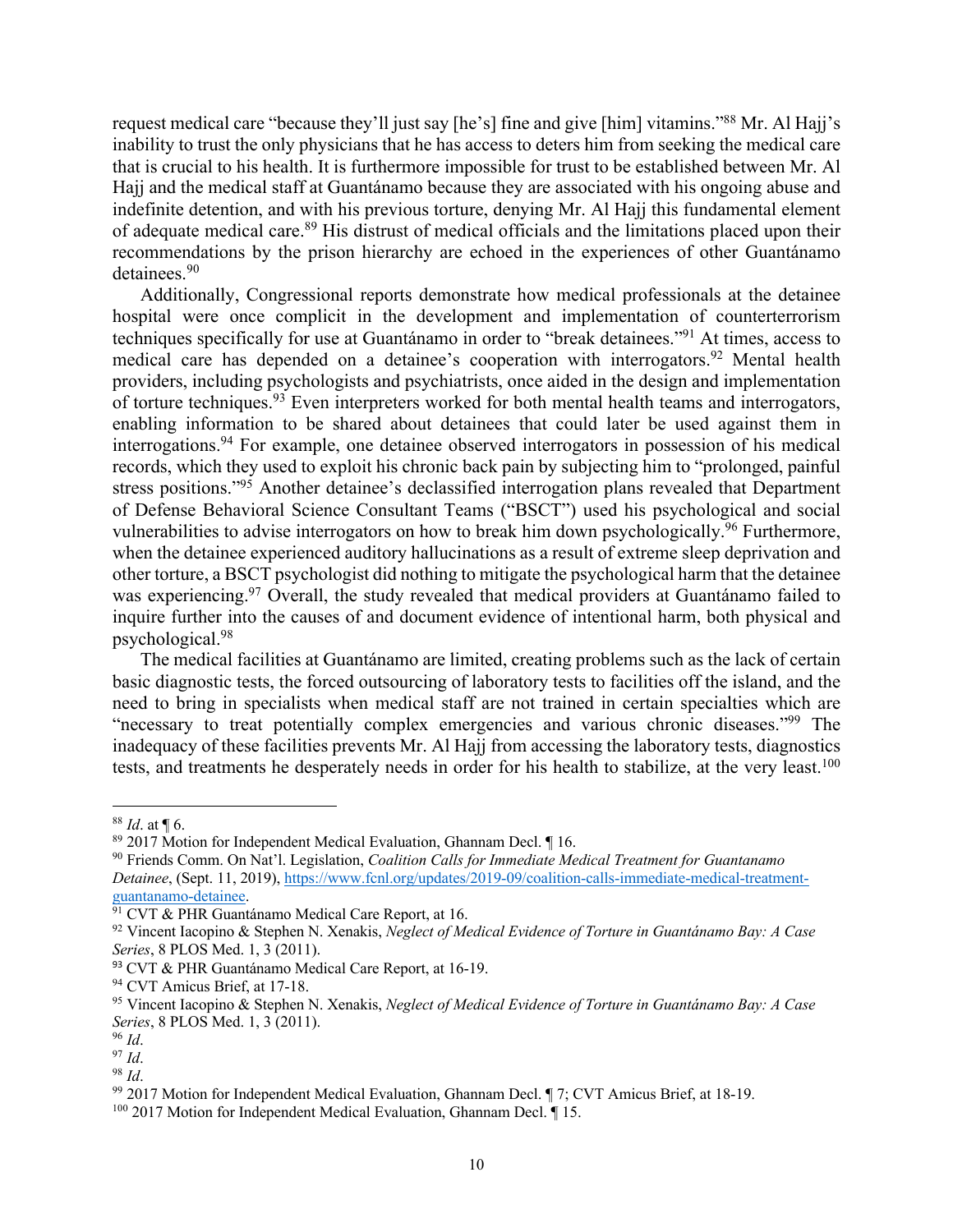Furthermore, highly specialized treatment providers are necessary so that detainees receive suitable medical care, as torture impacts the "body, mind, and spirit of a person" and calls for a "tailored, individualized approach" that accounts for the various dimensions of detainees' imprisonment and torture experiences.<sup>101</sup> The limited resources of the medical facilities at Guantánamo cannot provide the comprehensive medical care that Mr. Al Hajj and other detainees require.

### iii. **Domestic Litigation**

In January 2018, Mr. Al Hajj, along with 10 other detainees, filed a habeas petition in the U.S. District Court for the District of Columbia challenging his indefinite detention under the Due Process Clause of the U.S. Constitution and the 2001 Authorization for Use of Military Force.<sup>102</sup> The filing highlighted the Trump administration's anti-Muslim animus and the President's proclamation that he had no intention of releasing any men from Guantánamo regardless of their individual circumstances. The petition requested that the Court find that the men held in Guantánamo Bay are guaranteed U.S. constitutional due process protections against indefinite detention, including additional procedural protections.

In August 2018, the district court judge denied the motion in one detainee's case, citing decisions of the controlling higher court that the district court found reject the application of the Due Process Clause to Guantánamo.<sup>103</sup> That petitioner appealed the case to the D.C. Circuit Court of Appeals, which denied the motion on May 15, 2020.104 On July 13, 2020, he filed a petition for a rehearing and rehearing *en banc*, which the D.C. Circuit Court denied 16 days later.105 On December 28, 2020, he petitioned the Supreme Court.<sup>106</sup> Mr. Al Hajj's own motion has yet to be decided, and may turn on the outcome of this petition. Nonetheless, his prospects for release are grim or uncertain at best, even under a Biden administration.

### **II. Legal Claims**

## **i. The Prolonged Indefinite Detention of Sharqawi Al Hajj Constitutes Torture or Cruel, Inhuman or Degrading Treatment**

Mr. Al Hajj continues to languish in Guantánamo without charge and with still no end in sight after 18 years in U.S. custody. Medical experts have found that indefinite detention results in severe psychological and physical harms in otherwise healthy individuals.<sup>107</sup> Representatives from the Inter-American Commission on Human Rights have opined that the indefinite detention in Guantánamo creates an environment of uncertainty, resulting in "severe and prolonged

<sup>&</sup>lt;sup>101</sup> CVT Amicus Brief, at 16.

<sup>&</sup>lt;sup>102</sup> Motion for Order Granting Writ of Habeas Corpus, *Ali v. Trump*, 317 F. Supp. 3d 480 (D.D.C. Jan. 11, 2018)<br>(Dkt. 1885, No. 1:09-cv-00745-RCL).

<sup>&</sup>lt;sup>103</sup> Ali v. Trump, 317 F. Supp. 3d 480, 488 (D.D.C. 2018), aff'd, 959 F.3d 364 (D.C. Cir. 2020).

<sup>104</sup> *Ali v. Trump*, 959 F.3d 364 (D.C. Cir. 2020).

<sup>105</sup> Order, *Ali v. Trump*, 959 F.3d 364 (D.C. Cir. 2020) (Dkt. No. 1853979 No. 1:10-cv-01020-RJL).

<sup>&</sup>lt;sup>106</sup> *Ali v. Trump*, petition for cert. pending, No. 20-888 (filed Dec. 28, 2019).<br><sup>107</sup> *See* CVT & PHR Guantánamo Medical Care Report, at 23 ("psychiatric and physical traumas that medical examinations have documented [in Guantánamo] are associated with prolonged indefinite detention"); and CVT Amicus Brief, at 8 ("medical examinations have documented indefinite detention leading to profound depression and vegetative symptoms, with all the attendant degradation of multiple aspects of health").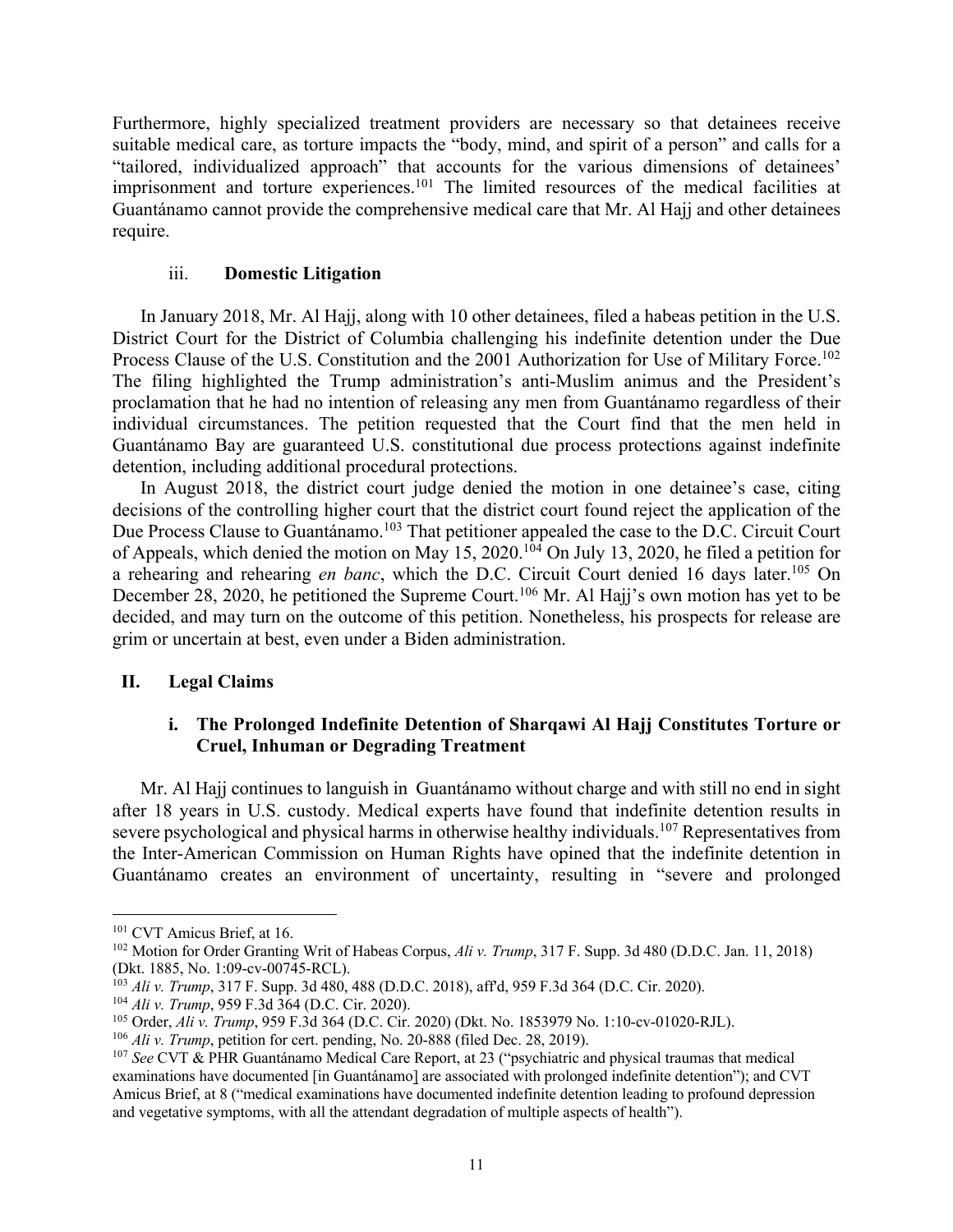physiological and psychological damage."108 For someone like Mr. Al Hajj, who continues to deal with the psychological effects of his kidnapping, torture, and detention, indefinite detention exacerbates his psychological harms. Continued indefinite detention increases Mr. Al Hajj's trauma, while making it impossible for him to obtain the medical the treatment and care he needs. Mr. Al Hajj's prolonged indefinite detention without charge or trial constitutes torture or cruel, inhuman or degrading treatment under the Convention Against Torture ("CAT"), the International Convention for Civil and Political Rights ("ICCPR"), and the Universal Declaration of Human Rights.

The Chairperson of the Working Group on Arbitrary Detention and the Special Rapporteur on the independence of judges and lawyers consider detention "without charges or access to counsel for the duration of hostilities" to be a radical departure from well-established international human rights law.109 Conditions of detention that are used to "counter resistance and to cause stress," particularly the uncertainty that is created by "the indeterminate nature of confinement and the denial of access to independent tribunals," have led to serious mental health concerns which violate the right of detainees under article 10 (1) ICCPR to be treated with humane dignity and respect.<sup>110</sup> Furthermore, these stress-inducing conditions may also amount to inhuman treatment, violating article 7 ICCPR.111

The Special Rapporteur on Torture has also stated that as a general rule, "where the physical conditions and the prison regime fail to respect the inherent dignity of the human person and cause severe mental and physical pain or suffering, it amounts to cruel, inhuman or degrading treatment or punishment."112 In line with the Chairperson of the Working Group on Arbitrary Detention's and the Special Rapporteur on the Independence of Judges and Lawyers' findings, the Special Rapporteur on Torture recognizes that the more uncertainty there is regarding the length of detention, the greater the risk of serious mental pain and suffering to the inmate, to the extent that it may constitute cruel, inhuman or degrading treatment or punishment or even torture.<sup>113</sup> As the imprisonment of some detainees and particularly Mr. Al Hajj nears two decades, they have yet to be tried and found guilty of any crime by a court of law, depriving them of the right to due process, and prolonging their state of suffering, stress, fear and anxiety in clear violation of international  $law.<sup>114</sup>$ 

Additionally, in its 2014 Concluding Observations on the third to fifth periodic reports of United States of America, the Committee Against Torture specifically referenced the use of indefinite detention in Guantánamo Bay finding that, "Notwithstanding the State party's position that these individuals have been captured and detained as 'enemy belligerents' and that under the

<sup>108</sup> U.N. News Tracker, *Amid Hunger Strike, UN Rights Experts Urge US to Close Down Guantánamo Detention Facility* (May 1, 2013), https://news.un.org/en/story/2013/05/438582-amid-hunger-strike-un-rights-experts-urge-usclose-down-guantanamo-detention#.WmJRxq6nHIW. *See also* U.N. Human Rights Council, *Opinions Adopted by the Working Group on Arbitrary Detention*, p. 8, U.N. Doc. A/HRC/WGAD/2017/89, (Jan. 24, 2018) (finding, "the indefinite detention of individuals beyond a minimal and reasonable period of time constitutes a flagrant violation of international human rights law, which in itself constitutes a form of cruel, inhuman anddegrading treatment"). 109U.N. Comm'n. Hum. Rts., *Situation of Detainees at Guantánamo Bay*, ¶ 21, U.N. Doc. E/CN.4/2006/120, (Feb. 27, 2006).

<sup>110</sup> *Id*. at ¶ 53.

<sup>111</sup> *Id*.

<sup>112</sup>U.N. Comm'n. Hum. Rts*, Statement of the United Nations Special Rapporteur on Torture at the Expert Meeting on the Situation of Detainees Held at the U.S. Naval Base at Guantanamo Bay*, (Oct. 3, 2013) https://newsarchive.ohchr.org/EN/NewsEvents/Pages/DisplayNews.aspx?NewsID=13859&LangID=E.<br><sup>113</sup> Id.

 $114$  *Id.*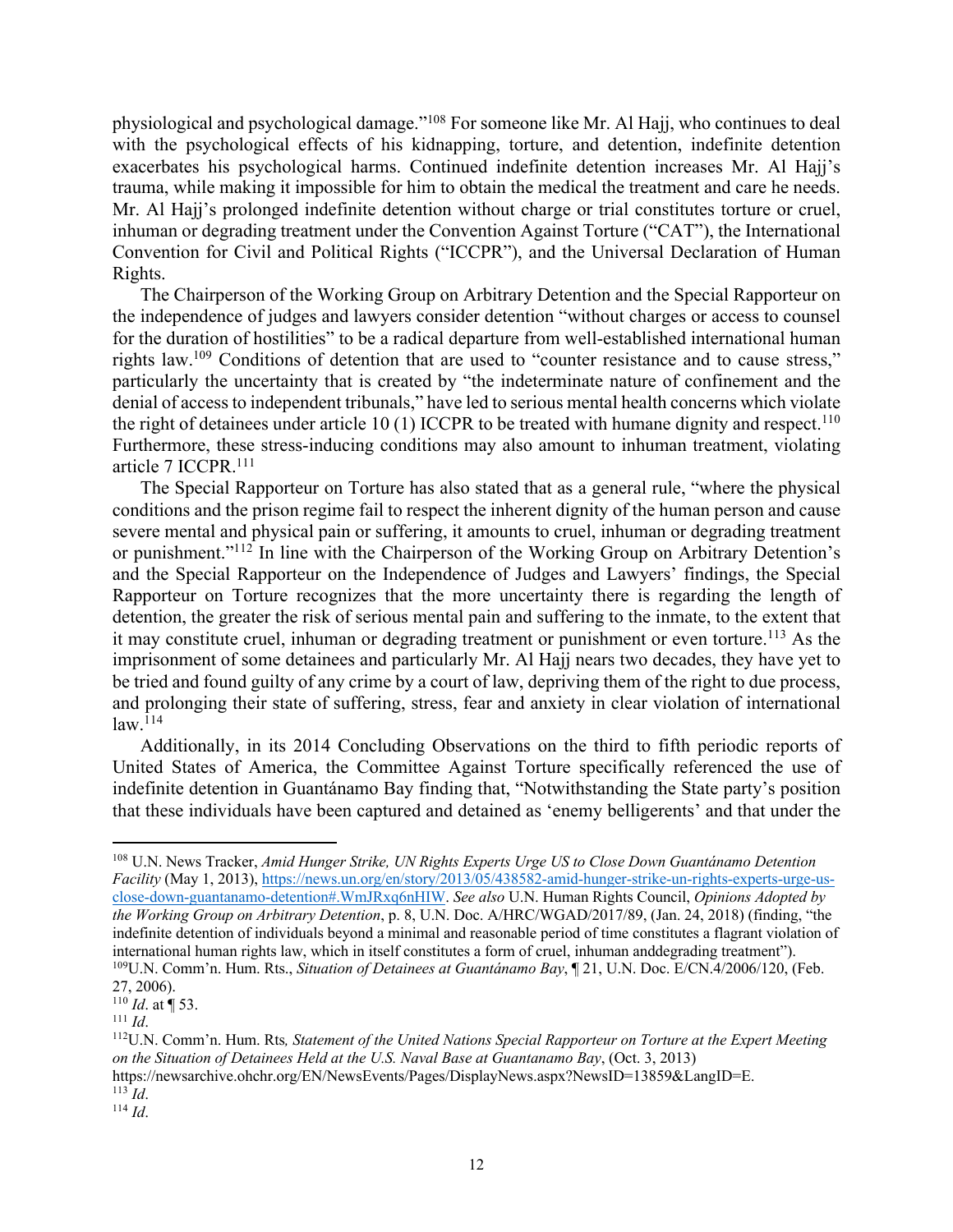law of war is permitted 'to hold them until the end of the hostilities'… indefinite detention constitutes *per se* a violation of the Convention."115

Numerous international instruments, including the Universal Declaration of Human Rights, the ICCPR, and CAT clearly prohibit torture.<sup>116</sup> These documents make clear that the right to be free from torture and cruel, inhuman or degrading treatment is absolute; "no exceptional circumstances, whether a state of war or a threat of war, internal political instability or any other public emergency may be invoked as a justification of torture."117

### **ii. Mr. Al Hajj's Medical Care in Guantánamo Bay Violates His Right to Health**

The medical care that Mr. Al Hajj has received in Guantánamo Bay violates the right to health under international law.

The Special Rapporteur on the right of everyone to the enjoyment of the highest attainable standard of health ("Special Rapporteur on right to health") states that the right to health, particularly regarding global mental health, can only be effectively realized if individuals are able to participate in decision-making about their own health and well-being.<sup>118</sup> The Special Rapporteur has emphasized that individuals should be treated as rights holders who exercise autonomy and are meaningfully and actively involved in matters that concern their own health.<sup>119</sup> In the context of mental health, to overcome the traditional power asymmetries that may exist within provider systems, empowering individuals through a variety of methods including self-advocacy, peer support, and small group dialogues helps restore trust between rights holders and their care providers.120

The Special Rapporteur on right to health has also recognized systematic violations of widely accepted ethical standards and medical confidentiality rules by health professionals at Guantánamo Bay.<sup>121</sup> Two international human rights instruments, the United Nations Principles of Medical Ethics and the Declaration of Tokyo, provide guidelines for international ethical norms.122 The United Nations Principles of Medical Ethics state that, "it is a contravention of medical ethics for health personnel (a) to be in any relationship with detainees 'the purpose of which is not solely to evaluate, protect or improve their physical and mental health,' (b) to use their knowledge and skills to assist in the interrogation of detainees 'in any manner that may adversely affect physical or

<sup>115</sup> Comm. Against Torture, *Concluding Observations on the Third to Fifth Periodic Reports of United States of America*, par. 14, U.N. Doc, C/USA/CO/3-5 (Dec. 19, 2014).<br><sup>116</sup> INTERNATIONAL COVENANT ON CIVIL AND POLITICAL RIGHTS art. 7, Dec. 16, 1966 999 U.N.T.S. 171("No one

shall be subjected to torture or to cruel, inhuman or degrading treatment or punishment."); G.A. Res. 217 (III) A, UNIVERSAL DECLARATION OF HUMAN RIGHTS, art 15 (Dec. 10, 1948).<br><sup>117</sup> CONVENTION AGAINST TORTURE AND OTHER CRUEL, INHUMAN OR DEGRADING TREATMENT OR PUNISHMENT

ART. 2, 16, Dec. 10, 1984, 1465 U.N.T.S. 85. *See also*, Comm. Against Torture, *General Comment 2,* 

*Implementation of Article 2 by States Parties*, ¶ 3, U.N. Doc. CAT/C/GC/2/CRP. 1/Rev.4 (Nov. 23, 2007) ("The Committee has considered the prohibition of ill-treatment to be likewise non- derogable under the Convention and its prevention to be an effective and non-derogable measure.").<br><sup>118</sup> Dainius Pūras (Special Rapporteur on the Right of Everyone to the Enjoyment of the Highest Attainable Standard

of Health), Report of the Special Rapporteur on the Right of Everyone to the Enjoyment of the Highest Attainable Standard of Health, ¶ 42, U.N. Doc. A/HRC/35/21 (Mar. 28 2017). 119 *Id*.at ¶ 43.

<sup>120</sup> *Id*. at ¶ 44.

<sup>121</sup> U.N. Comm'n. Hum. Rts., *Situation of Detainees at Guantánamo Bay*, ¶ 75, U.N. Doc. E/CN.4/2006/120, (Feb. 27, 2006).

<sup>122</sup> *Id*. at ¶ 72.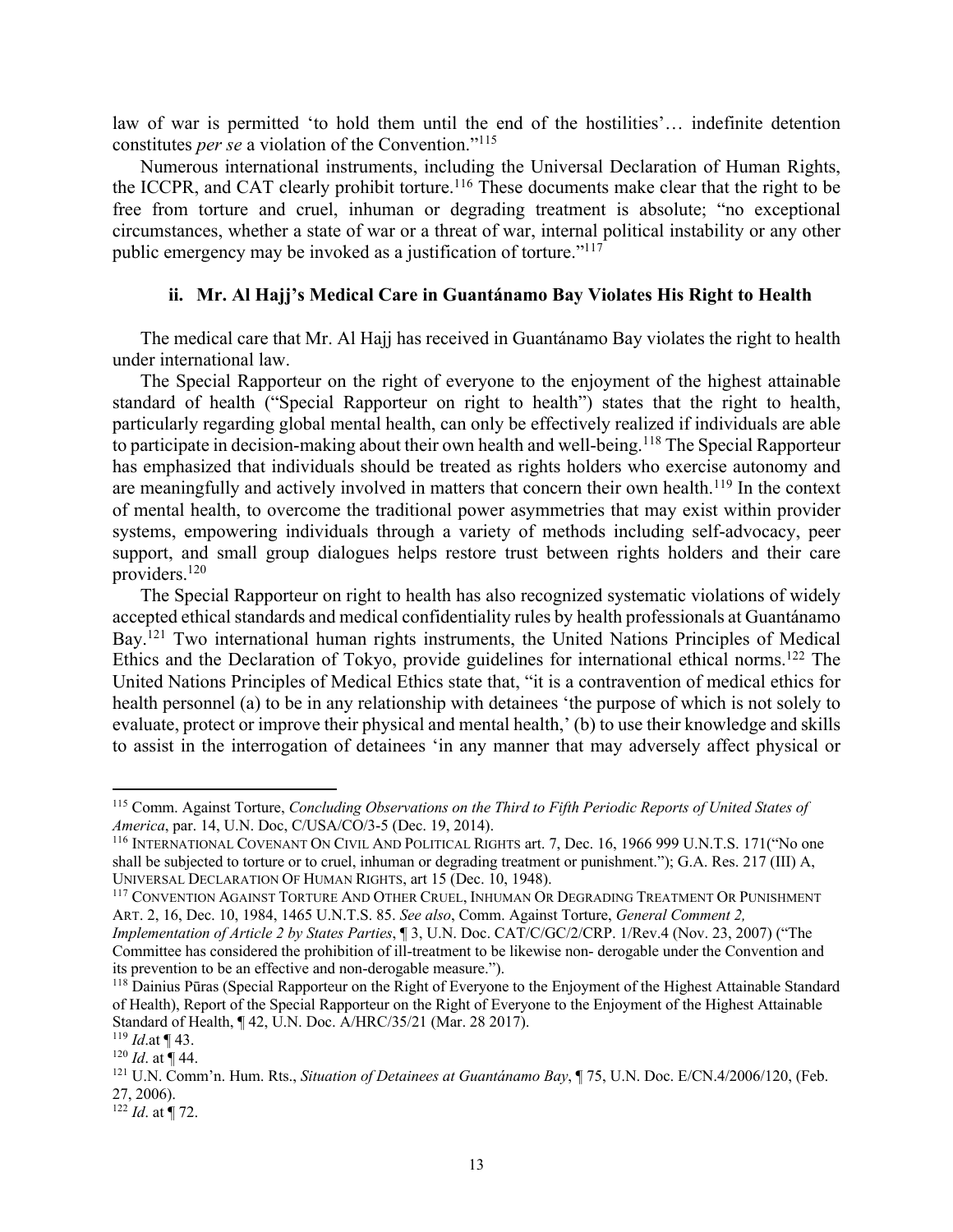mental health', or (c) to certify the fitness of detainees for any 'treatment or punishment that may adversely affect their physical or mental health."<sup>123</sup> The Declaration of Tokyo adopted similar ethical standards, prohibiting doctors from attending or participating in "any form of torture or other form of cruel, inhuman or degrading treatment and from providing any knowledge to facilitate such acts" and stating that doctors' fundamental role is to alleviate distress – "no other motive shall prevail against this purpose."<sup>124</sup>

Guantánamo medical professionals' historic complicity in detainee abuse violates international human rights standards defining health professionals' obligations to their patients. But moreover, it is their past involvement that has rendered it impossible for detainees to trust the medical care they receive in the detention facility. The after-shocks of the U.S. torture program continue to be felt in doctor-patient relationships in Guantánamo today.

Additional international human rights standards are relevant to assessing Mr. Al Hajj's medical care at Guantanamo. The Nelson Mandela Rules declare that the relationship between detainees and medical care providers should be governed by the same standards as those that apply to patients in the community. These guidelines outline several duties, including protecting prisoners' health through the prevention and treatment of diseases on clinical grounds only, adhering to prisoner autonomy and consent, the general confidentiality of medical information, and an "absolute prohibition" on involvement in "acts that may constitute torture or other cruel, inhuman or degrading treatment or punishment."<sup>125</sup>

The Nelson Mandela Rules also provide that detainees' individual medical files should be accurate and up-to-date, and that detainees should have access to or allow a third party to have access to their own files upon request.<sup>126</sup> Furthermore, medical care providers are directed to document and report "any signs of torture or other cruel, inhuman or degrading treatment or punishment."127 Additionally, under the Rules, medical providers are directed to not have any role in imposing disciplinary sanctions or other punitive measures.<sup>128</sup>

Finally, and key for Mr. Al Hajj, under the United Nations Standard Minimum Rules for the Treatment of Prisoners, detainees with severe mental disabilities or health conditions that could be further exacerbated by remaining in prison are not to be detained and should instead be transferred to mental health facilities.<sup>129</sup> Less severe cases, at the very least, should be observed and treated in facilities supervised by qualified medical providers or be provided with needed psychiatric treatment.130 With respect to suicide risk, the U.N. Human Rights Committee has underscored the duty of States to take adequate measures to prevent suicides of individuals who are detained.<sup>131</sup> The U.N. High Commissioner for Human Rights has also declared that states are required to administer "additional vigilance . . . for detainees with psychosocial disabilities, a history of selfharm and suicide attempts, a history of substance abuse and signs of increased risk of suicide."<sup>132</sup>

<sup>123</sup> *Id*. at ¶ 73.

<sup>124</sup> *Id*. at ¶ 74.

<sup>&</sup>lt;sup>125</sup> The United Nations Standard Minimum Rules for the Treatment of Prisoners, PENAL REFORM

INTERNATIONAL, 1, 14, U.N Doc. A/RES/70/175 (Dec. 17, 2015).<br><sup>126</sup> Id. at 1, 12-13.

<sup>&</sup>lt;sup>127</sup> *Id.* at 1, 14.<br><sup>128</sup> *Id.* at 1, 17.<br><sup>129</sup> *Id.* at 31.<br><sup>130</sup> *Id.* at 1, 31.<br><sup>131</sup> U.N. Comm'n. Hum. Rts, *General Comment No.* 36 (2018) on Article 6 of the International Covenant on Civil<br>and Political Rights, o

<sup>&</sup>lt;sup>132</sup> U.N. Hum. Rts. Council, *Human Rights in the Administration of Justice*, ¶ 28, U.N. Doc. A/HRC/42/20 (Aug. 21, 2019).